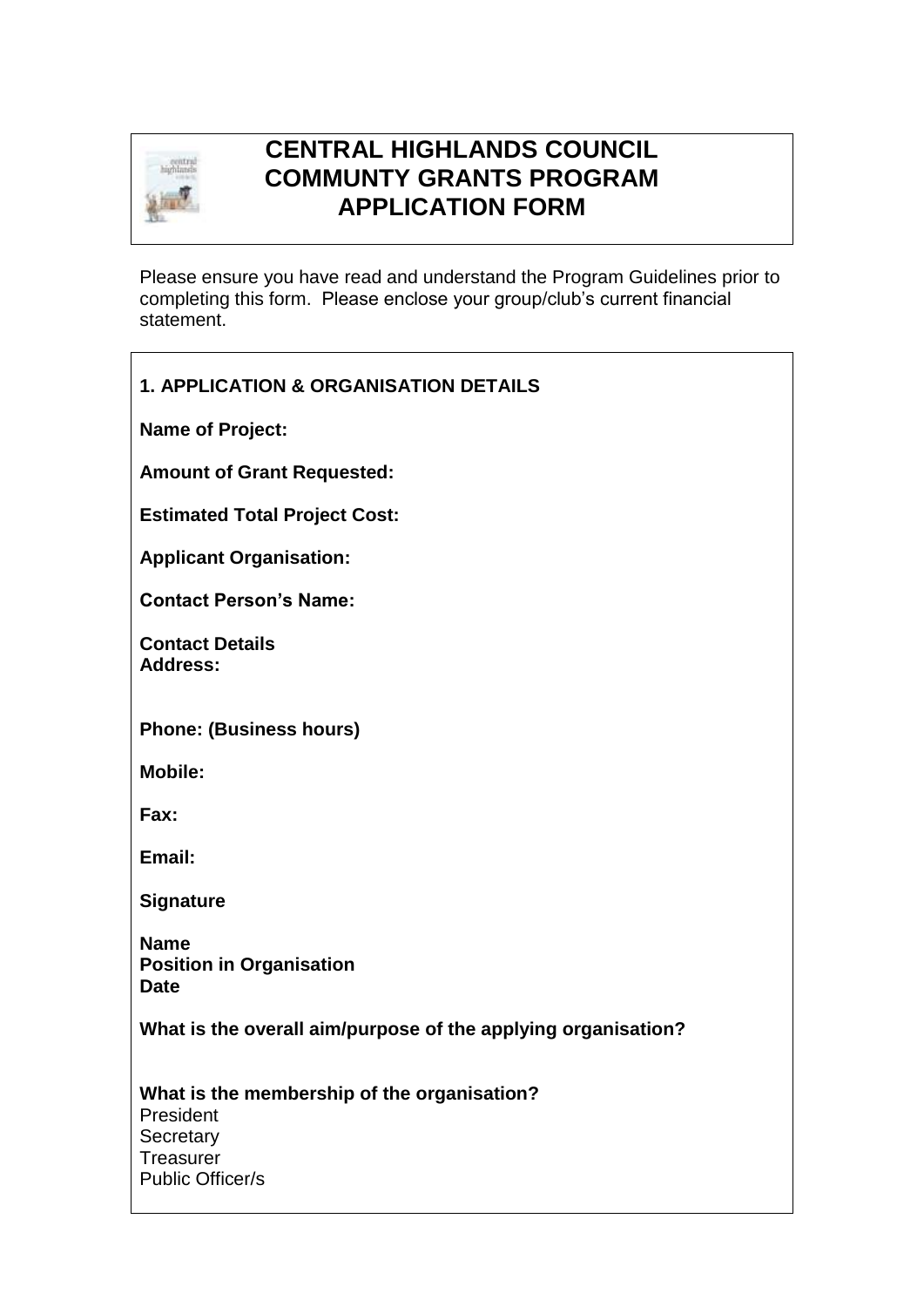| 2. ELIGIBILITY (see Community Grant Program Guidelines)                                                                                                                           |  |  |  |  |  |  |
|-----------------------------------------------------------------------------------------------------------------------------------------------------------------------------------|--|--|--|--|--|--|
| Is the organisation:<br>□ Representative of the interests of the Central Highlands Community<br>□ Incorporated<br>$\Box$ Not for Profit<br>□ Unincorporated<br>□ A Hall Committee |  |  |  |  |  |  |
| <b>OR</b><br>□ An individual community member                                                                                                                                     |  |  |  |  |  |  |
| Have you previously received funding from the Central Highlands<br><b>Council?</b> (Please attached additional pages if required)                                                 |  |  |  |  |  |  |
| If yes;<br><b>Name of Project:</b>                                                                                                                                                |  |  |  |  |  |  |
| <b>Date Grant received:</b>                                                                                                                                                       |  |  |  |  |  |  |
| <b>Amount of Grant:</b>                                                                                                                                                           |  |  |  |  |  |  |
|                                                                                                                                                                                   |  |  |  |  |  |  |
| <b>3. PROJECT DETAILS</b>                                                                                                                                                         |  |  |  |  |  |  |
| <b>Project Start Date:</b>                                                                                                                                                        |  |  |  |  |  |  |
| <b>Project Completion Date:</b>                                                                                                                                                   |  |  |  |  |  |  |
| <b>Project Objectives:</b>                                                                                                                                                        |  |  |  |  |  |  |
|                                                                                                                                                                                   |  |  |  |  |  |  |
|                                                                                                                                                                                   |  |  |  |  |  |  |
|                                                                                                                                                                                   |  |  |  |  |  |  |
| <b>4. COMMUNITY SUPPORT</b>                                                                                                                                                       |  |  |  |  |  |  |
| What level of community support is there for this project?                                                                                                                        |  |  |  |  |  |  |
|                                                                                                                                                                                   |  |  |  |  |  |  |

 $\overline{1}$ 

ı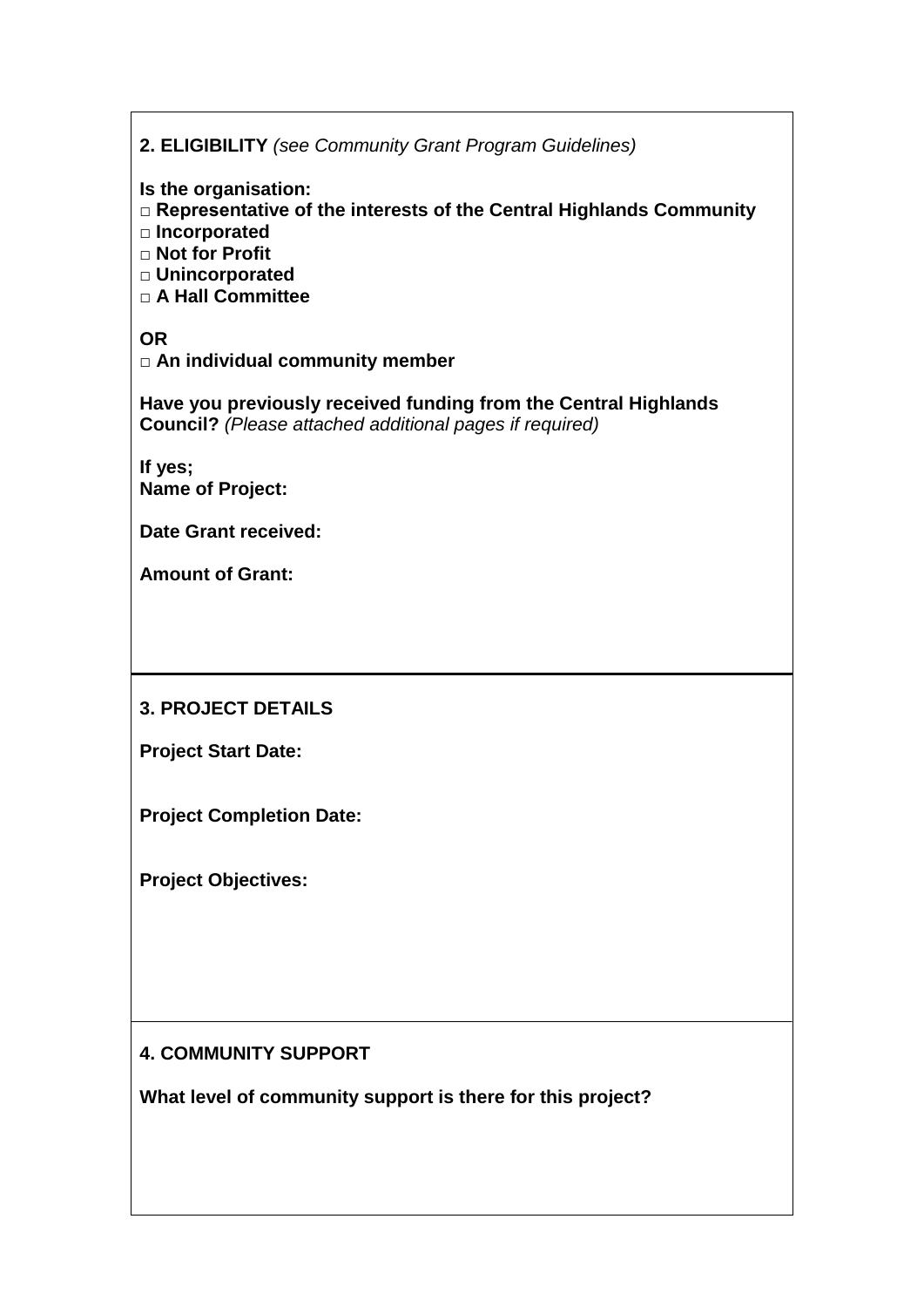**Does the project involve the community in the delivery of the project?**

**How will the project benefit the community or provide a community resource?**

## **5. COUNCIL SUPPORT**

**Are you requesting other Council support? E.g. parks, halls, telephones, fax, photocopying, computers, office accommodation, cleaning facilities, street closure. If yes, please give details.** 

**Are you requesting participation by Councillors or Council Staff? If yes, please give details.** 

**If your application is successful, how do you plan to acknowledge Council's contribution?**

**6. FUTURE APPLICATIONS AND THE SUCCESS THIS PROJECT**

**Do you anticipate the organisation will apply for funding in future years?**